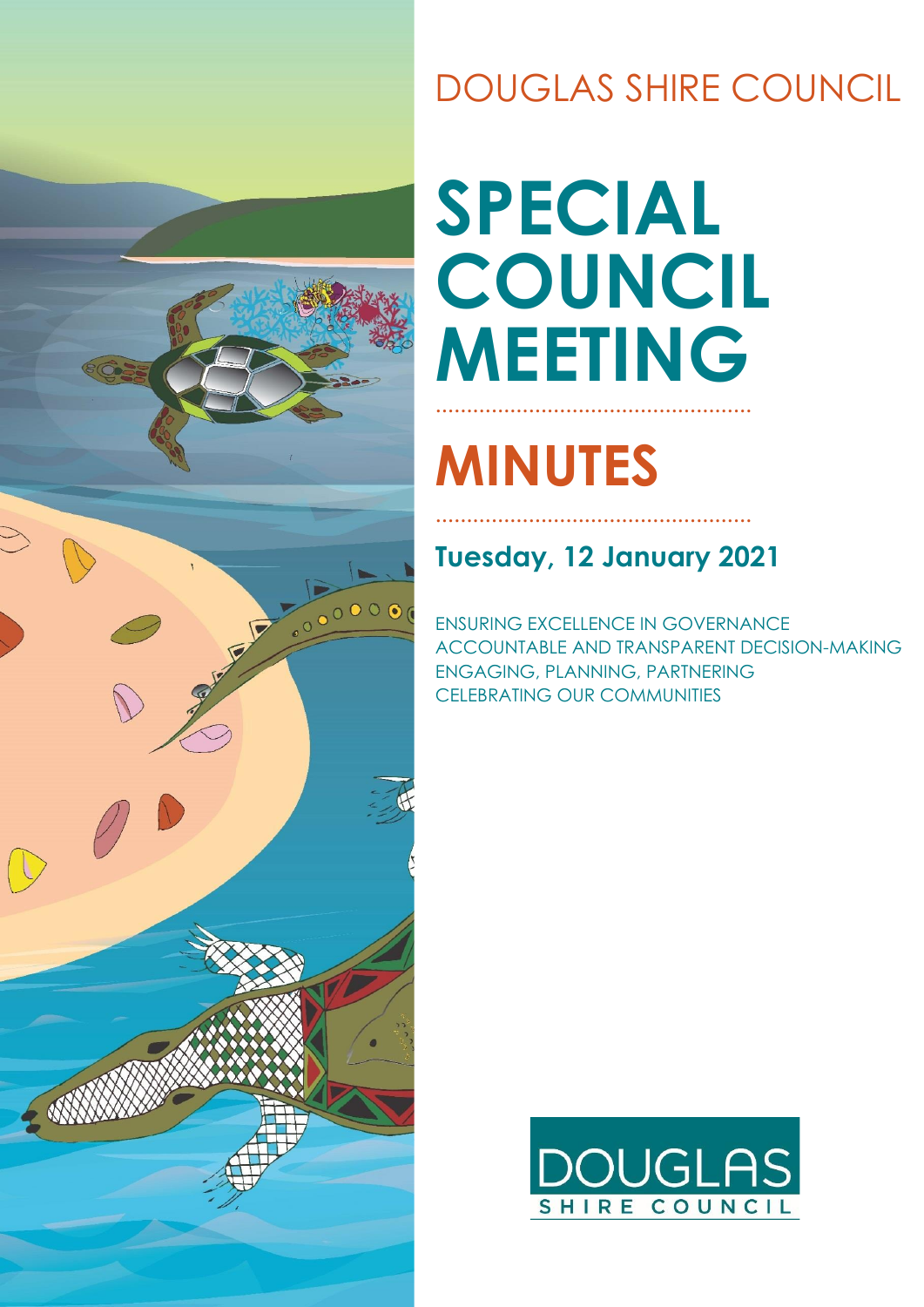

Douglas Shire Council would like to show its appreciation by acknowledging local indigenous artists Lenice Schonenberger, Loretta Pierce (Lenoy) and Ronald Bamboo for providing the cover artwork entitled "Daintree Ferry"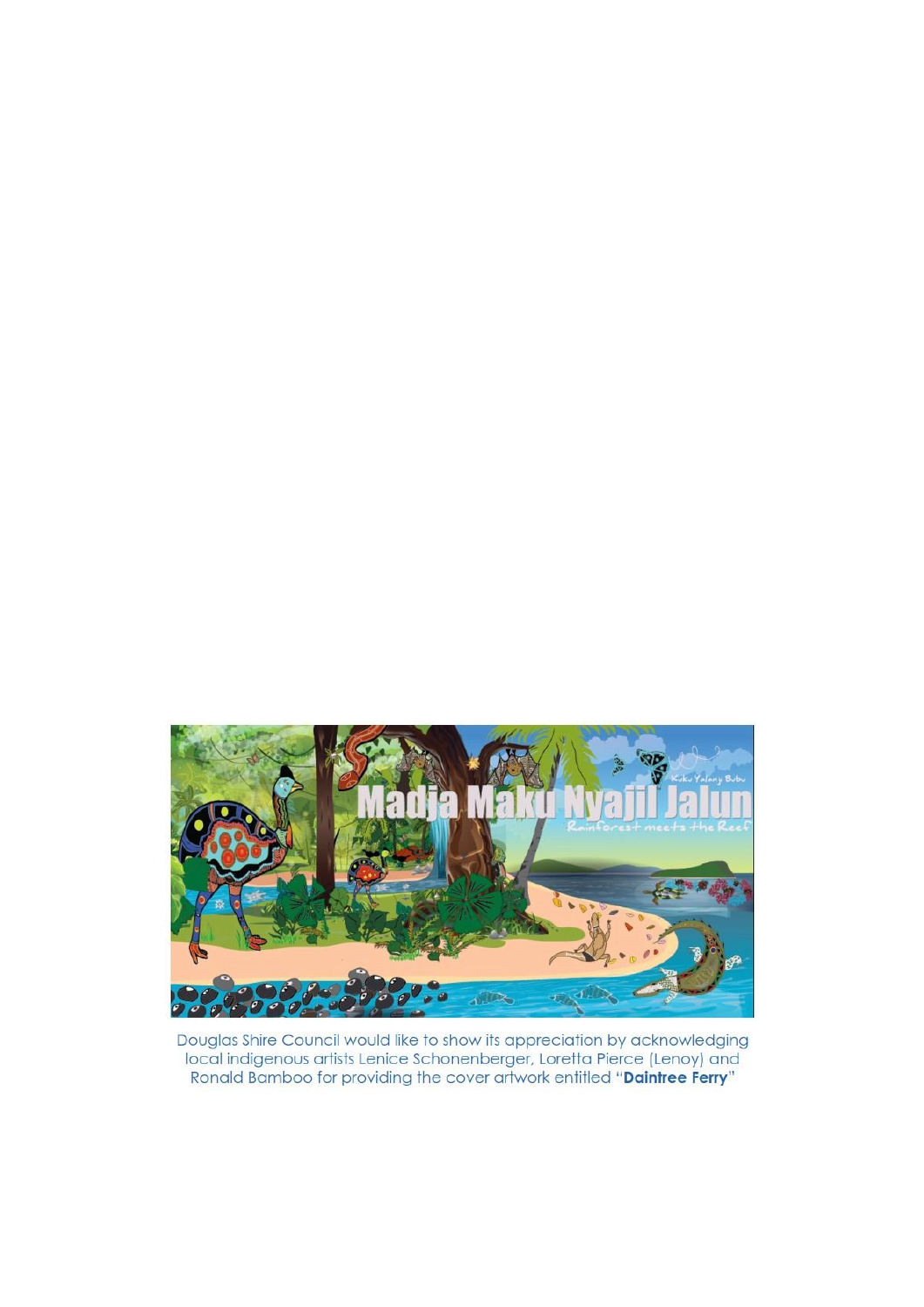#### **MINUTES OF THE SPECIAL COUNCIL MEETING OF THE DOUGLAS SHIRE COUNCIL HELD ON TUESDAY, 12 JANUARY 2021 COMMENCING AT 9.00AM**

Mayor Cr Kerr opened the meeting by welcoming everyone to the Special Meeting of the Douglas Shire Council being held on Tuesday, 12th January 2021 at the Mossman Council Chambers.

Cr Kerr gave notice that in accordance with Section 277E of the Local Government Regulation 2012, that the Special Meeting of Council will be restricted to the public access because of health and safety reasons associated with the public health emergency involving COVID-19.

The open portion of the Special Meeting of Council will be available via an Audio Stream on Council's Website at a later time.

### ACKNOWLEDGEMENT OF COUNTRY

Cr Kerr acknowledged the Kuku Yalanji people who are the Traditional Custodians of the Land on which this meeting is being held today and paid respect to their Elders past, present and emerging, and extended that respect to other Indigenous Australians who may be listening or watching this morning.

#### ADJOURNMENT OF MEETING

**Moved** Cr Kerr **Seconded** Cr Scomazzon

*That the meeting be adjourned up until 9.15am to enable Cr Zammataro to attend the meeting.*

**Carried Unanimously** 

#### RESUMPTION OF MEETING

The meeting resumed at 9.05am

### 1. ATTENDANCE AND APOLOGIES

#### PRESENT

Cr Michael Kerr (Mayor), Cr Lisa Scomazzon (Deputy Mayor), Cr Peter McKeown, Cr Abigail Noli and Cr Roy Zammataro.

#### APOLOGIES

Nil

#### OFFICERS IN ATTENDANCE

Mark Stoermer (Chief Executive Officer), Tara Killeen (Chief Financial Officer), Juanita Holden (Manager Governance, Natasha Murray (Manager Infrastructure), Lisa Golding (Team Leader Community and Economic Development), Colin Chalmers (Asset Management Officer) and Brenda Jang (Executive Assistant).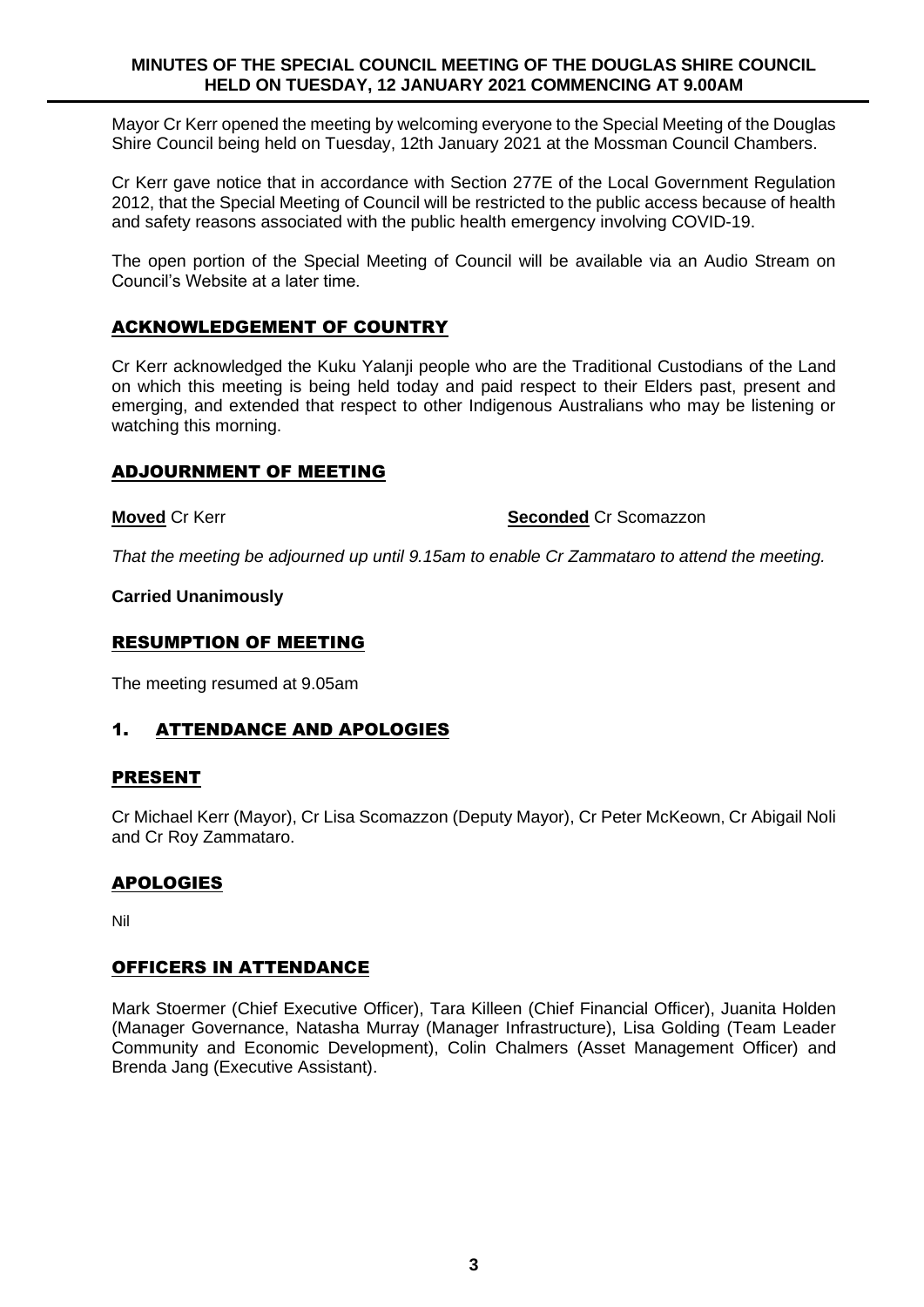### 2. CONFLICT OF INTEREST/MATERIAL PERSONAL INTEREST

## 2.1 CONFLICT OF INTEREST – CR KERR

Cr Kerr informed the meeting that he has a prescribed conflict of interest in item 3.1 Australia Day Awards, Category 1 Volunteer Award as a result of his relationship with one of the nominees as Cr Kerr sits on a board with them and is a direct relative of the Nominator. As a result of his conflict of interest, Cr Kerr will leave the meeting room whilst this matter is considered and voted on.

### 2.2 CONFLICT OF INTEREST – CR MCKEOWN

Cr McKeown informed the meeting that he has a prescribed conflict of interest in item 3.1 Australia Day Awards Category 1 and Category 7 as a result of being on a committee with one of the nominees. As a result of his conflict of interest, Cr McKeown will leave the meeting room whilst these matters are being considered and voted on.

#### 3. CLOSED SESSION

#### **Moved** Cr Kerr **Seconded** Cr McKeown

*That Council resolves to move into Closed Session to discuss the following matters:* 

#### *3.1 Confidential – Australia Day Awards 2021; and*

#### *3.2 Confidential – Daintree Ferry Contract Exentsion*

#### **Carried Unanimously**

(Meeting moved into Closed Session at 9.07am)

#### MEETING WITHDRAWAL

Cr Kerr had declared a conflict of interest in Item 3.1 Australia Day Awards, Category 1 Volunteer Award and withdrew from the meeting at 9.07am.

#### **Deputy Mayor Cr Scomazzon took the Chair during the absence of the Mayor.**

Cr McKeown had declared a conflict of interest in Item 3.1 Australia Day Awards, Category 1 Volunteer Award and withdrew from the meeting at 9.07am.

#### MEETING RE-ATTENDANCE

Cr Kerr re-attended the meeting at 9.10am and resumed the Chair.

Cr McKeown re-attended the meeting at 9.10am.

#### MEETING WITHDRAWAL

Cr McKeown had declared a conflict of interest in Item 3.1 Australia Day Awards, Category 7 Citizen of the Year Award and withdrew from the meeting at 9.16am.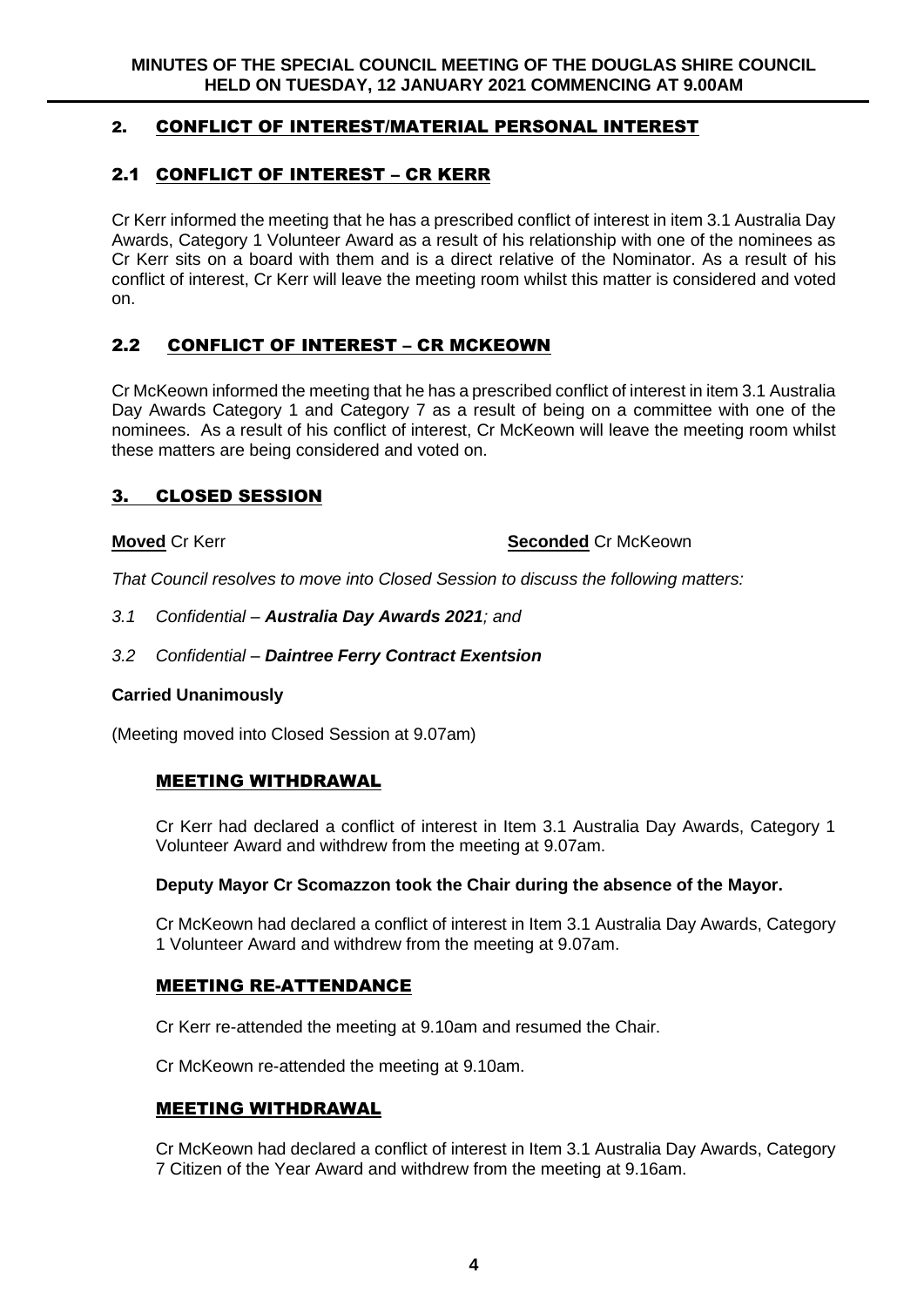### MEETING RE-ATTENDANCE

Cr McKeown re-attended the meeting at 9.24am.

#### OUT OF CLOSED SESSION

**Moved** Cr Kerr **Seconded** Cr Zammataro

*That Council resolves to move out of Closed Session.* 

#### **Carried Unanimously**

(Meeting moved out of Closed Session at 10.24am)

#### 3.1. CONFIDENTIAL - AUSTRALIA DAY AWARDS 2021

Lisa Golding, Team Leader Community and Economic Development; Paul Smyth Events **Officer** 

*That Council:*

- *1. notes the nominations received for Australia Day Awards 2021;*
- *2. awards an eligible nominee from each category to receive an Australia Day Award; and*
- *3. delegates authority under Section 257 of the Local Government Act 2009 to the Mayor and Chief Executive Officer to finalise any minor amendments in relation to administering the Australia Day Awards for 2021.*

#### MEETING WITHDRAWAL

Cr McKeown had declared a conflict of interest in Item 3.1 Australia Day Awards, Category 1 Volunteer Award and withdrew from the meeting at 10.25am

Cr Kerr had declared a conflict of interest in Item 3.1 Australia Day Awards, Category 1 Volunteer Award and withdrew from the meeting at 10.25am

#### **Deputy Mayor Cr Scomazzon took the Chair during the absence of the Mayor**

**Moved** Cr Scomazzon **Seconded** Cr Noli

*Category 1 Volunteer of the Year Nominee ID "G"*

**Carried** Unanimously

#### MEETING RE-ATTENDANCE

Cr Kerr re-attended the meeting at 10.26am and resumed the Chair.

Cr McKeown re-attended the meeting at 10.26am.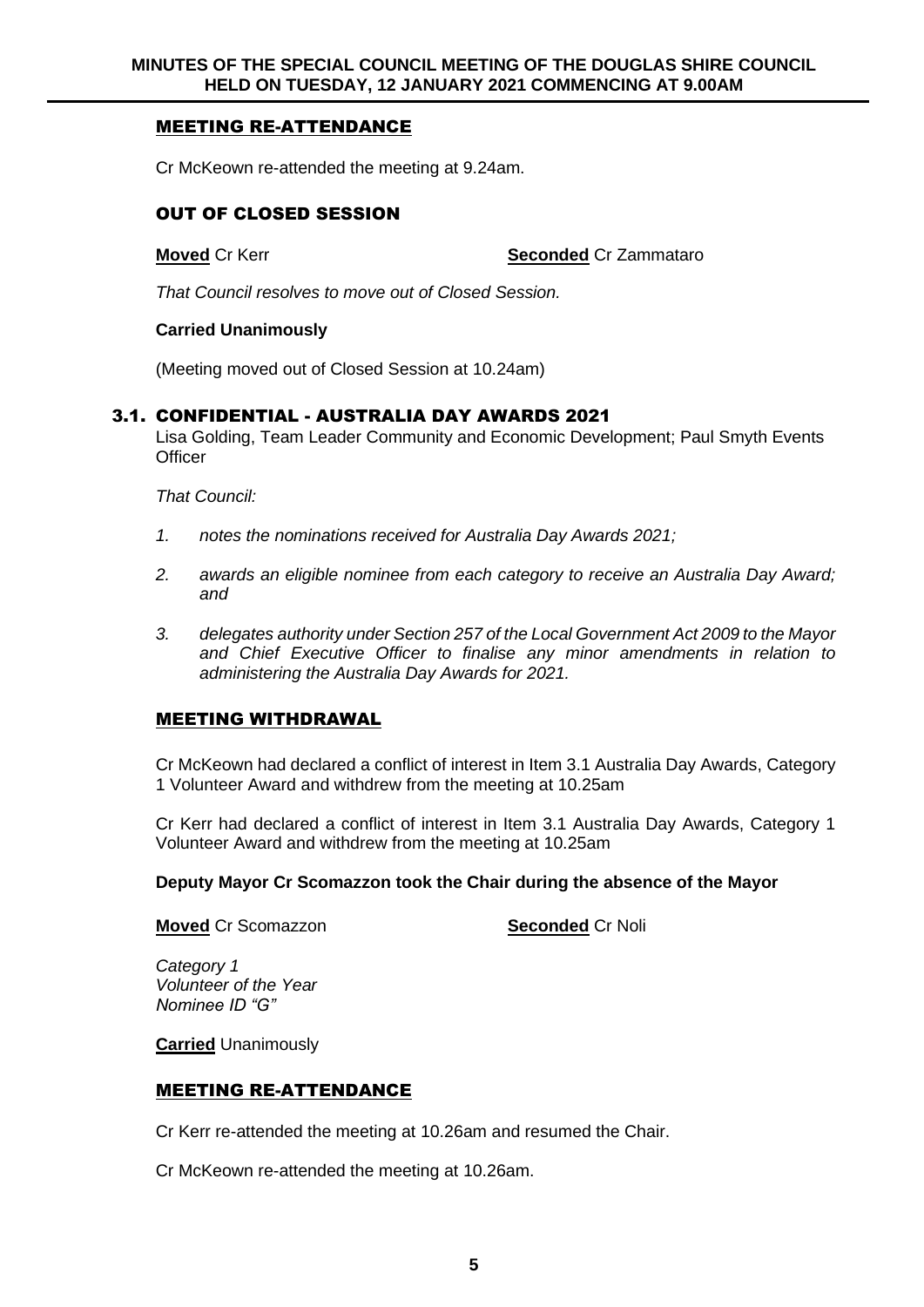#### **MINUTES OF THE SPECIAL COUNCIL MEETING OF THE DOUGLAS SHIRE COUNCIL HELD ON TUESDAY, 12 JANUARY 2021 COMMENCING AT 9.00AM**

#### **Moved** Cr Noli **Moved** Cr Scomazzon

*Category 2 Arts and Cultural Award Nominee ID "A"*

**Carried** Unanimously

**Moved** Cr Zammataro **Seconded** Cr McKeown

*Category 3 Environmental Achievement Award Nominee ID "J" & "K"*

**Carried** Unanimously

#### **Moved** Cr Scomazzon **Seconded** Cr Noli

*Category 4 Junior Sports Award Nominee ID "C"*

**Carried** Unanimously

**Moved** Cr Zammataro **Seconded** Cr McKeown

*Category 5 Senior Sports Award Nominee ID "L"*

**Carried** Unanimously

**Moved** Cr Scomazzon **Seconded** Cr Noli

*Category 6 Young Citizen of the Year Nominee ID "P"*

**Carried** Unanimously

### MEETING WITHDRAWAL

Cr McKeown had declared a conflict of interest in Item 3.1 Australia Day Awards, Category 7 Citizen of the Year Award and withdrew from the meeting at 10.28am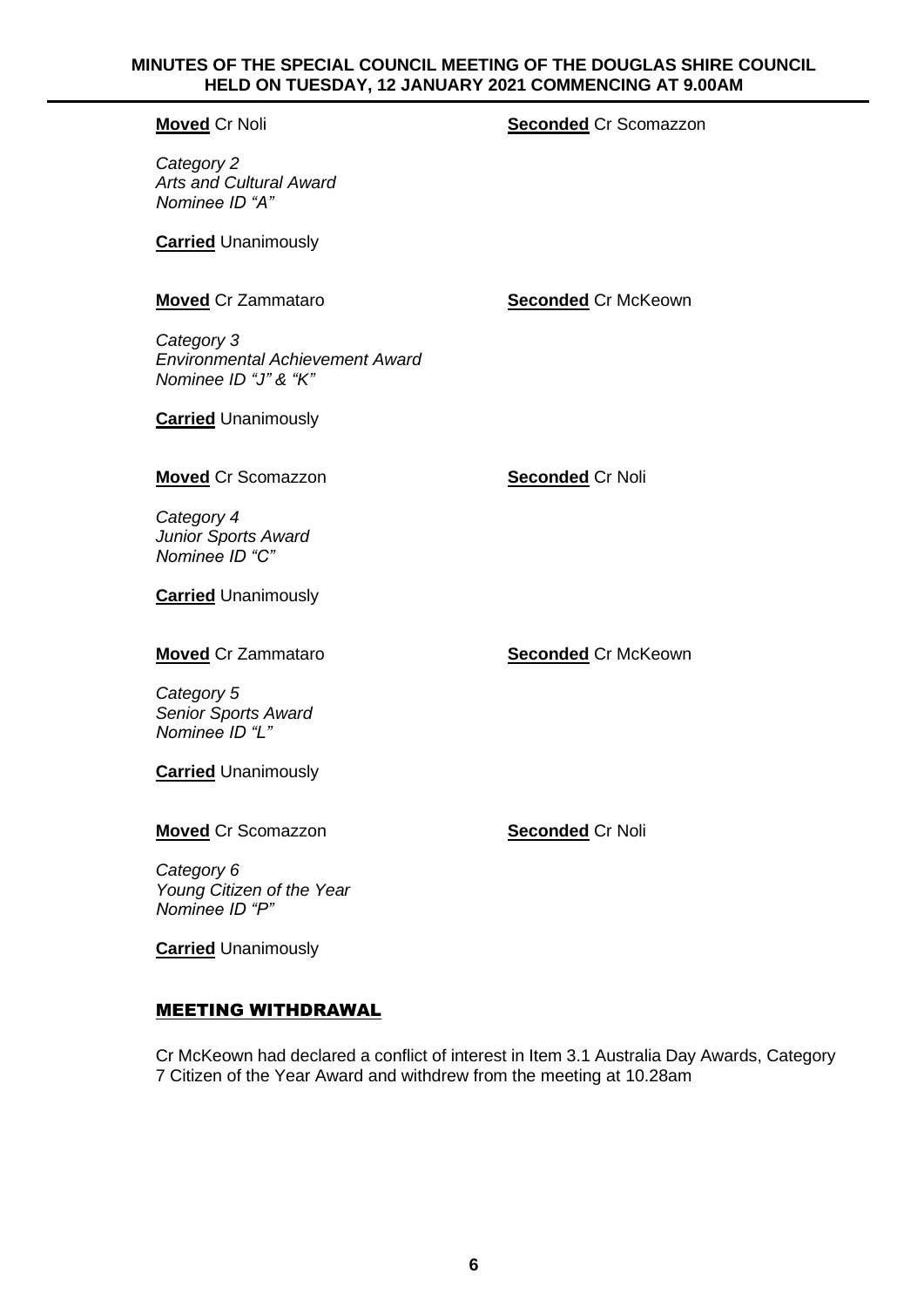#### **MINUTES OF THE SPECIAL COUNCIL MEETING OF THE DOUGLAS SHIRE COUNCIL HELD ON TUESDAY, 12 JANUARY 2021 COMMENCING AT 9.00AM**

**Moved** Cr Scomazzon **Seconded** Cr Noli

*Category 7 Citizen of the Year Nominee ID "U"*

**Carried** Unanimously

#### MEETING RE-ATTENDANCE

Cr McKeown re-attended the meeting at 10.29am.

**Moved** Cr Kerr **Seconded** Cr Scomazzon

*Category 8 Civic Recognition Award Nominee ID "E"*

**Carried** Unanimously

#### 3.2. CONFIDENTIAL - DAINTREE FERRY CONTRACT EXTENSION

Colin Chalmers, Asset Management Officer

**Moved** Cr Scomazzon **Seconded** Cr McKeown

*That Council resolves to:*

- *1. Negotiate an extension to Contract 5-05/06 with Sirron Enterprises Pty Ltd, for a five year plus two-year period, for no more than the estimated value as detailed in the report by 15 January 2021.*
- *2. In the event Recommendation 1 cannot be reached by 15 January 2021, release a request for tender to operate the ferry services for the period prior to the two-ferry solution commencing operations, and advise Sirron Enterprises Pty Ltd that they have the option to Tender.*
- *3. In the event Recommendation 1 cannot be reached by 15 January 2021, to commence negotiations to acquire the current 27 car ferry from Sirron Enterprises Pty Ltd as per Clause 14.1 of Contract No. 5-05/06.*
- *4. That the report be deemed a confidential document and be treated as such in accordance with sections 171 and 200 of the Local Government Act 2009 and that the document remains confidential unless Council otherwise decides by resolution.*
- *5. Delegates authority under Section S257 of the Local Government Act 2009 to the Chief Executive Officer to determine and finalise any and all matters associated with this report.*

**For**: Cr Kerr, Cr Scomazzon, Cr McKeown **Against**: Cr Noli, Cr Zammataro

#### **Carried**